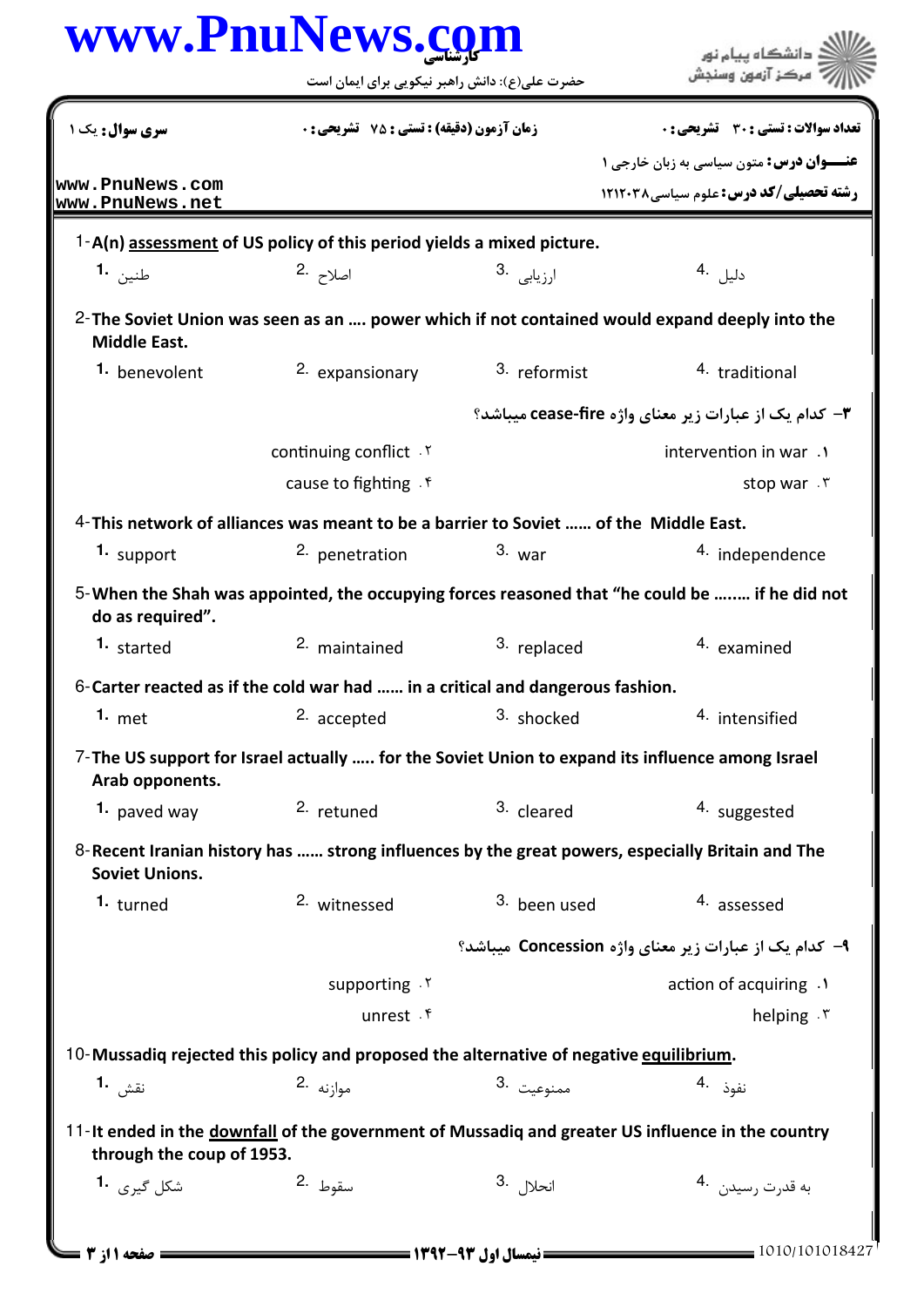|                                             | حضرت علی(ع): دانش راهبر نیکویی برای ایمان است               |                                                                                                  | مركز آزمون وسنجش                                 |
|---------------------------------------------|-------------------------------------------------------------|--------------------------------------------------------------------------------------------------|--------------------------------------------------|
| سری سوال: یک ۱                              | <b>زمان آزمون (دقیقه) : تستی : 75 تشریحی : 0</b>            |                                                                                                  | تعداد سوالات : تستى : 30 ٪ تشريحي : 0            |
| www.PnuNews.com<br>www.PnuNews.net          |                                                             | <b>عنـــوان درس:</b> متون سیاسی به زبان خارجی ۱<br><b>رشته تحصیلی/کد درس: علوم سیاسی ۱۲۱۲۰۳۸</b> |                                                  |
|                                             | agreement and made  of this prohibition a punishable crime. | 12-This law prohibited any government official from discussing or signing any concessionary      |                                                  |
| 1. opposing                                 | 2. resigning                                                | 3. implementation                                                                                | 4. violation                                     |
|                                             |                                                             | 13- The debate over oil nationalization  during the terms of the fifteenth Majlis in 1947.       |                                                  |
| 1. occurred                                 | $2.$ used                                                   | 3. extracted                                                                                     | 4. was called                                    |
|                                             | government's attempts to revise the 1933 agreement.         | 14-In fact, the negotiations were merely intended to convince the Majlis deputies of the         |                                                  |
| مخالفت کرد <sub>ن</sub> <b>-1</b>           | موافقت کردن . 2                                             | متقاعد کردن .3                                                                                   | منصرف كردن 4.                                    |
| 15-Musaddiq was then  much popular support. |                                                             |                                                                                                  |                                                  |
| 1. affected by                              | <sup>2</sup> appealing to                                   | 3. enjoying                                                                                      | 4. ignoring                                      |
|                                             |                                                             |                                                                                                  | 1۶- كدام يك مترادف واژه hegemony است؟            |
| assign $\cdot$ $\uparrow$                   | destroy . ٣                                                 | generation .Y                                                                                    | domination .1                                    |
|                                             |                                                             |                                                                                                  | 17- كدام يك متضاد واژه appoint است؟              |
| apeal $\cdot$                               | oppose . ٣                                                  | reverse .Y                                                                                       | remove .1                                        |
|                                             |                                                             |                                                                                                  | 18- كدام يك مترادف واژه null است؟                |
| effective . f                               | void . ٣                                                    | phase . ٢                                                                                        | positive .1                                      |
|                                             |                                                             |                                                                                                  | 19- كدام یک متضاد واژه extension است؟            |
| exception . f                               | limitation . ٣                                              | statement . ٢                                                                                    | expansion .1                                     |
|                                             |                                                             |                                                                                                  | <b>+۲- کدام یک مترادف واژه advancement است</b> ؟ |
| regression . f                              | progress . ٣                                                | proposition .Y                                                                                   | administeration .1                               |
| government.                                 |                                                             | 21-It meant that all operation for exploration, extraction and sale should be in the hands of    |                                                  |
| ←استخراج، كشف. •1                           |                                                             |                                                                                                  | ←اكتشاف، استخراج. <sup>4</sup>                   |
|                                             | managed to act in the interests of the country.             | 22-It seemed that it was not only the representatives of the National Front in the Majlis who    |                                                  |
| مديريت كردند 1.                             | موفق شدند 2.                                                | 3. رفتار كردند                                                                                   | تاكيد گذاشتند 4.                                 |